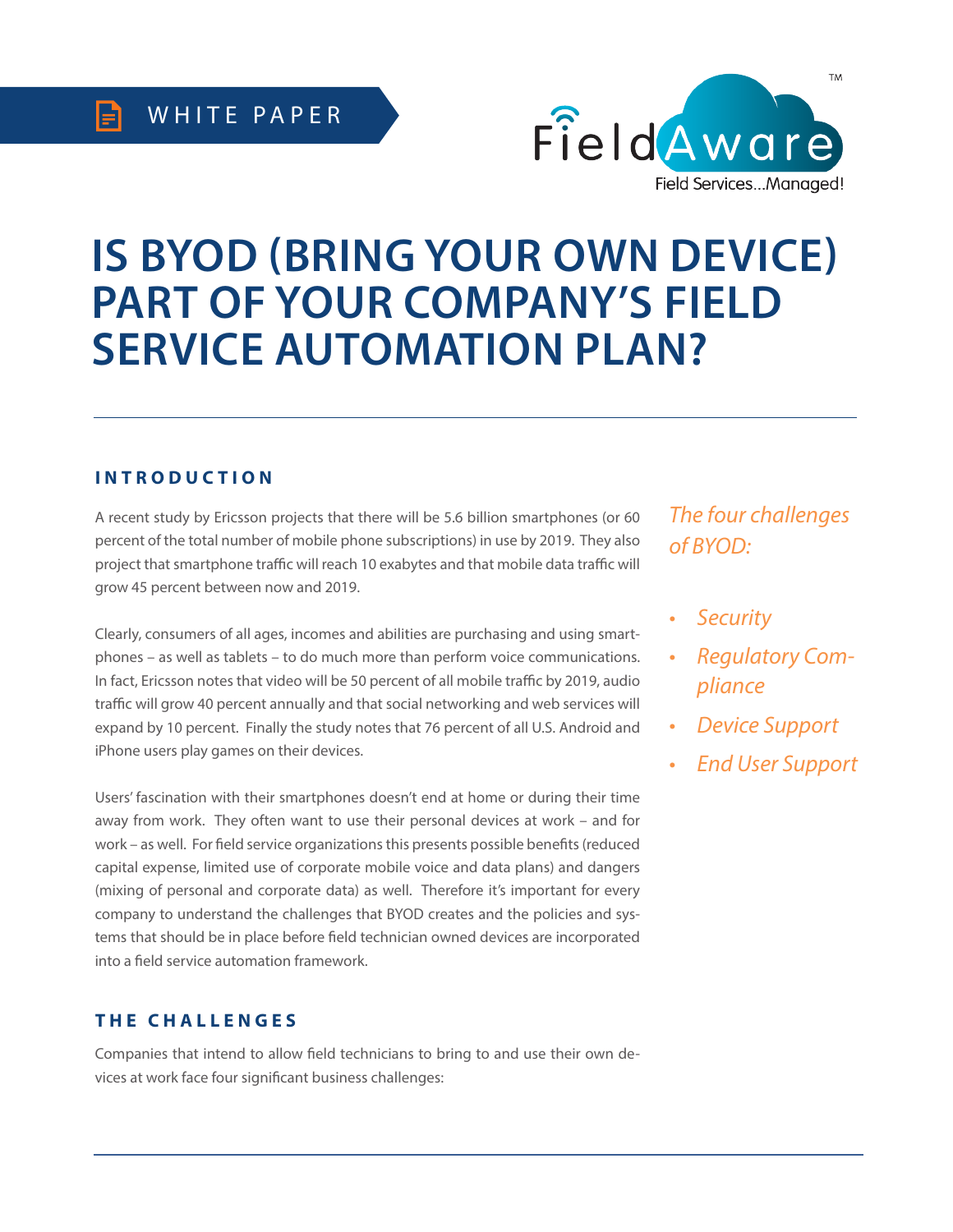- *1. Security:* In a BYOD environment, personal and company access, applications and data are comingled onto a single device. The threat in this case is twofold. Many smartphone owners do not update their device's operating systems and applications on a regular basis. This exposes not only the device but company applications to a variety of security vulnerabilities. Additionally, applications that field technicians download for their personal use may also include security vulnerabilities or may inadvertently access company data. For example: a productivity application might access a calendar that is used for both personal and company tasks and appointments.
- *2. Regulatory Compliance:* There are any number of existing state, federal and industry regulations designed to protect information security. Complying with these regulations (i.e. CIS, DISA, FDCC, GCSx, GLBA, HIPAA, ISO 27001, MA 201, NERC, NIST 800, PCI, SOX) can be difficult in a mobile environment, and more so in one that accommodates BYOD.
- *3. Device Support:* Although the number of mobile operating systems might have decreased, the versions of those operating systems is still increasing. iOS, Android, Windows and Blackberry smartphones and tablets come not only in various shapes and sizes, but with software versions that are, in some cases, not upgradeable to more current versions. As a result, field service organizations may be forced to support numerous OS types and versions on devices from any number of manufacturers.
- *4. End User Support:* With all of the different operating systems and devices, end user support costs can skyrocket. The time required to troubleshoot a problem may double or even triple, and more importantly, the productivity of the field technician experiencing the technical problem can be severely impacted. Consequently, costs could go up while revenue might go down.

With all of the challenges that BYOD creates, it might appear that the easiest solution is ban the use of personal devices. However, many companies have successfully implemented BYOD solutions that were secure, compliant with existing regulations, limited device support and did not result in increased end user support costs or lost revenue. How did they do it?

*BYOD means providing support for a variety of mobile operating systems, software versions, devices and manufacturers.*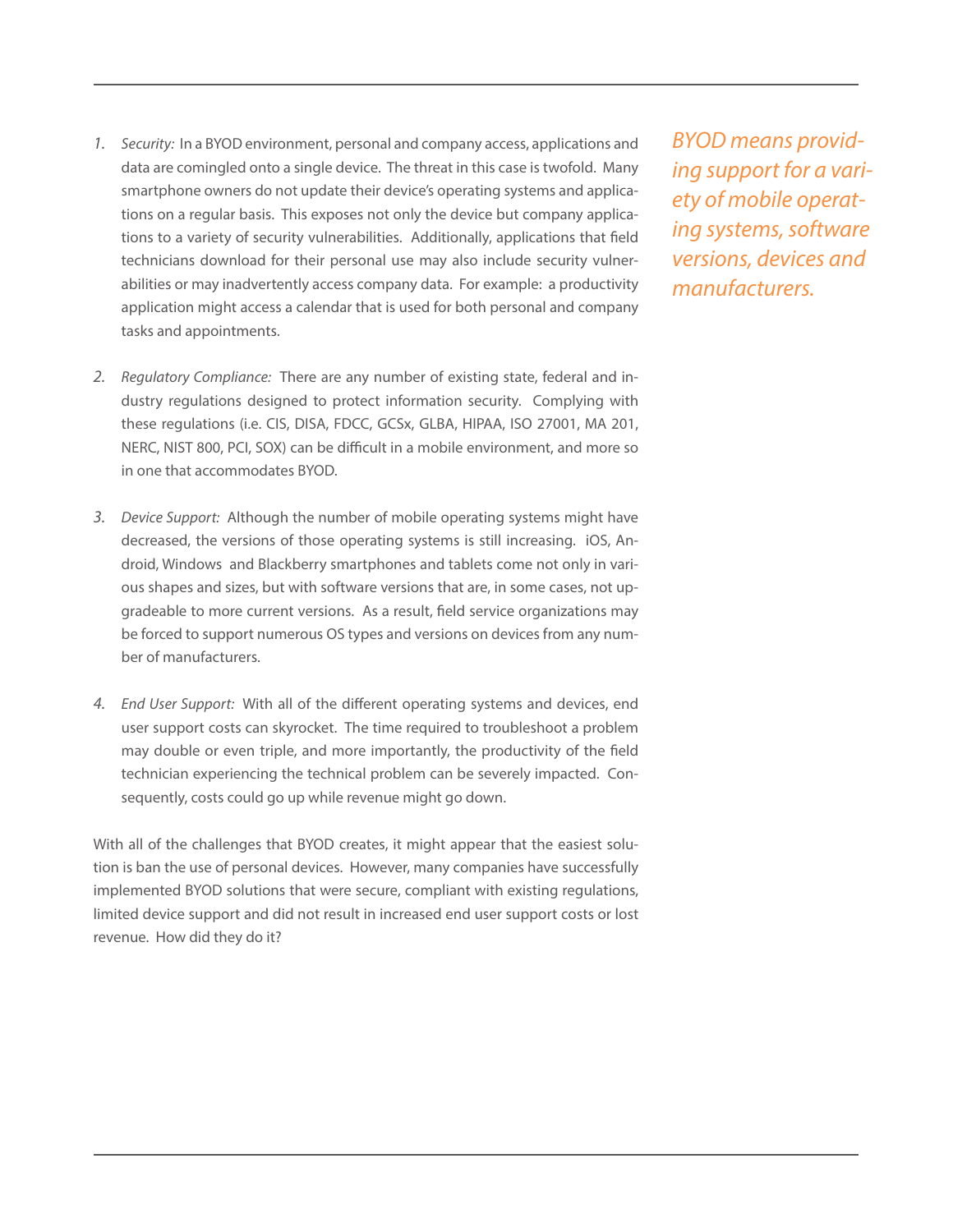# **POLICY**

One of the most effective ways to meet the challenges of BYOD in a field service organization is to create a BYOD policy. Developing a policy not only protects the organization's network and data, it forces companies to think through how they will implement and support corporate applications and data on personal devices. Some important areas that BYOD policies should address include:

- Acceptable use: The activities that the field technician will be able to perform on his/her device during working hours. The policy might include:
	- Access to some personal use applications like email, reading or game playing
	- Blocking certain web sites during business hours
	- Information that may not be stored or transmitted
	- Allowed and disallowed applications
	- Rules against texting or emailing while driving
- Supported Devices: The smartphones and tablets that will be supported including models, operating systems and versions of those operating systems. Also include:
	- Who the field technicians should contact for device and operating system problems (not corporate technical support!)
	- Who will be responsible for provisioning and configuration of network access and company applications
- Security: Access requirements including passwords and password policies. Include:
	- Device PINs and locking policies
	- Number of failed login attempts before the device locks
	- Policy regarding jail broken (iOS) or rooted (Android) devices
	- Restrictions on applications that are not on the company's approved application list
	- Device wiping policy (if lost, worker is terminated, a virus is detected, or there is a policy breach by the worker)

*A strong BYOD policy is a good first step that will enable companies to protect their own, and their customers' data.*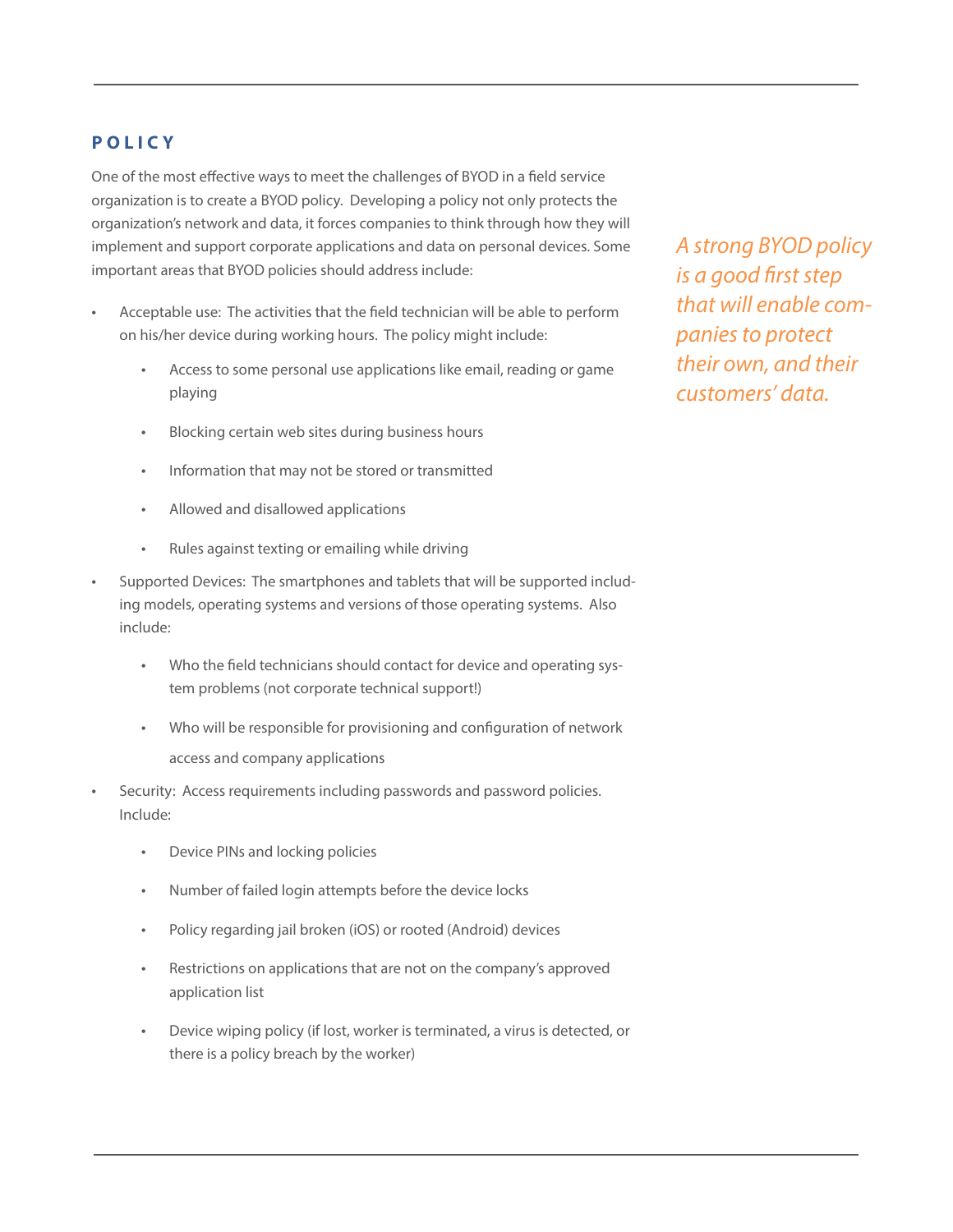- Reimbursement: Detail whether or not the company will reimburse the worker for all, some or none of the device purchase as well as coverage of the worker's voice/data plan.
- Disclaimers: Specify risks/liabilities and responsibilities of the field technician for company and personal data and the device itself. Include: Some important areas that BYOD policies should address include:
	- Back-up of company and personal data
	- Company's right to disconnect or disable services
	- Lost or stolen device reporting
	- Adherence to the acceptable use policy outlined above
	- Worker's assumption of liabilities for areas including:
		- Loss of company or personal data due to operating system crashes, errors, bugs, viruses, malware
		- Loss of company or personal data due to hardware or application failures
	- Disciplinary actions available should field technicians not comply with company policy

A strong, yet straight forward policy is a good first step to ensuring the success of integrating BYOD into a field service automation solution. However, it is often also important to integrate one final area to ensure that company and customer data is secure and that the system complies with industry recommendations and governmental regulations regarding information security.

#### **MOBILE DEVICE MANAGEMENT**

Mobile device management software systems enable companies to remotely configure mobile devices –singly or in in larger groups. Managers can send software and operating system updates, remotely lock or wipe a device and perform remote troubleshooting of devices. These capabilities enable companies to protect company and customer data should a device become lost or stolen or halt inappropriate use by the field technician.

There are a number of mobile device management software systems currently available. The table below outlines solutions from some of the top vendors.

*Mobile device management software can send software and operating system updates, remotely lock or wipe a device and enable remote troubleshooting of devices.*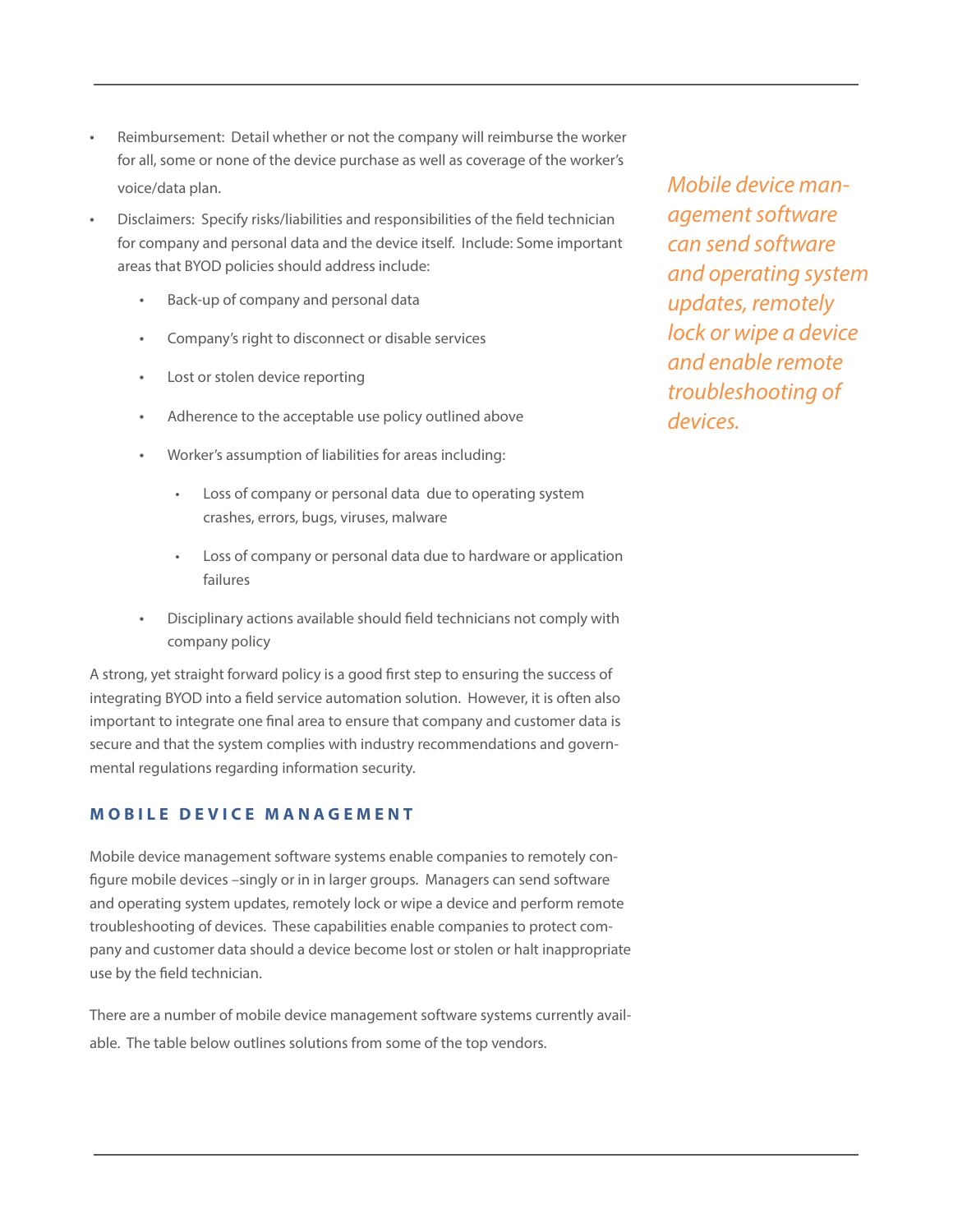| <b>Company</b>            | <b>Product</b>                | <b>Web Site</b>                                 |
|---------------------------|-------------------------------|-------------------------------------------------|
| 3 <sub>cx</sub>           | <b>3CX Mobile Device</b>      | http://www.mobiledevicemanager.com              |
|                           | Manager                       |                                                 |
| 4app                      | 4app                          | http://www.4app-mdm.com/home/                   |
| <b>Absolute Manage</b>    | <b>Absolute Manage</b>        | http://www.absolute.com/en                      |
| airwatch                  | AirWatch                      | http://www.air-watch.com/                       |
| <b>AmTel</b>              | <b>Amtel MDM</b>              | http://www.amtelnet.com/mobile-device-man-      |
|                           |                               | agement/                                        |
| AppBlade                  | AppBlade                      | https://appblade.com                            |
| АррТес360                 | <b>AppTec-Free Enterprise</b> | http://www.apptec360.com/en_home.html           |
|                           | <b>Mobile Manager</b>         |                                                 |
| <i>auralis</i>            | Auralis                       | http://www.auralis.de/en/                       |
| <b>BoxTone</b>            | <b>BoxTone</b>                | http://www.boxtone.com                          |
| Capricode                 | SyncShield                    | http://www.capricode.com/                       |
| <b>Centrify</b>           | <b>Centrify User Suite</b>    | http://www.centrify.com/products/centrify-user- |
|                           |                               | suite.asp                                       |
| Cisco                     | Meraki System Man-            | https://meraki.cisco.com/products/systems-man-  |
|                           | ager                          | ager                                            |
| <b>Citrix</b>             | <b>Citrix XenMobile</b>       | http://www.citrix.com/products/xenmobile/over-  |
|                           |                               | view.html                                       |
| Codeproof                 | Codeproof MDM                 | https://codeproof.com/                          |
| Cortado                   | Cortado Corporate             | http://corporateserver.cortado.com/             |
|                           | Server                        |                                                 |
| Crea Lab                  | Crea MDM                      | http://www.crearelab.com/sites/ENG/CREA-MDM/    |
| <b>Dell</b>               | <b>Dell Mobile Manage-</b>    | http://www.dell.com/learn/us/en/555/operating-  |
|                           | ment                          | systems/sol-mobiledevicemanagement-home         |
| <b>DeviceLink</b>         | DeviceLink                    | http://www.unwireddevicelink.com/               |
| <b>Endpoint Protector</b> | <b>Endpoint Protector</b>     | http://www.endpointprotector.com                |
|                           | <b>MDM</b>                    |                                                 |
| <b>Excitor</b>            | <b>Excitor DME</b>            | http://www.excitor.com                          |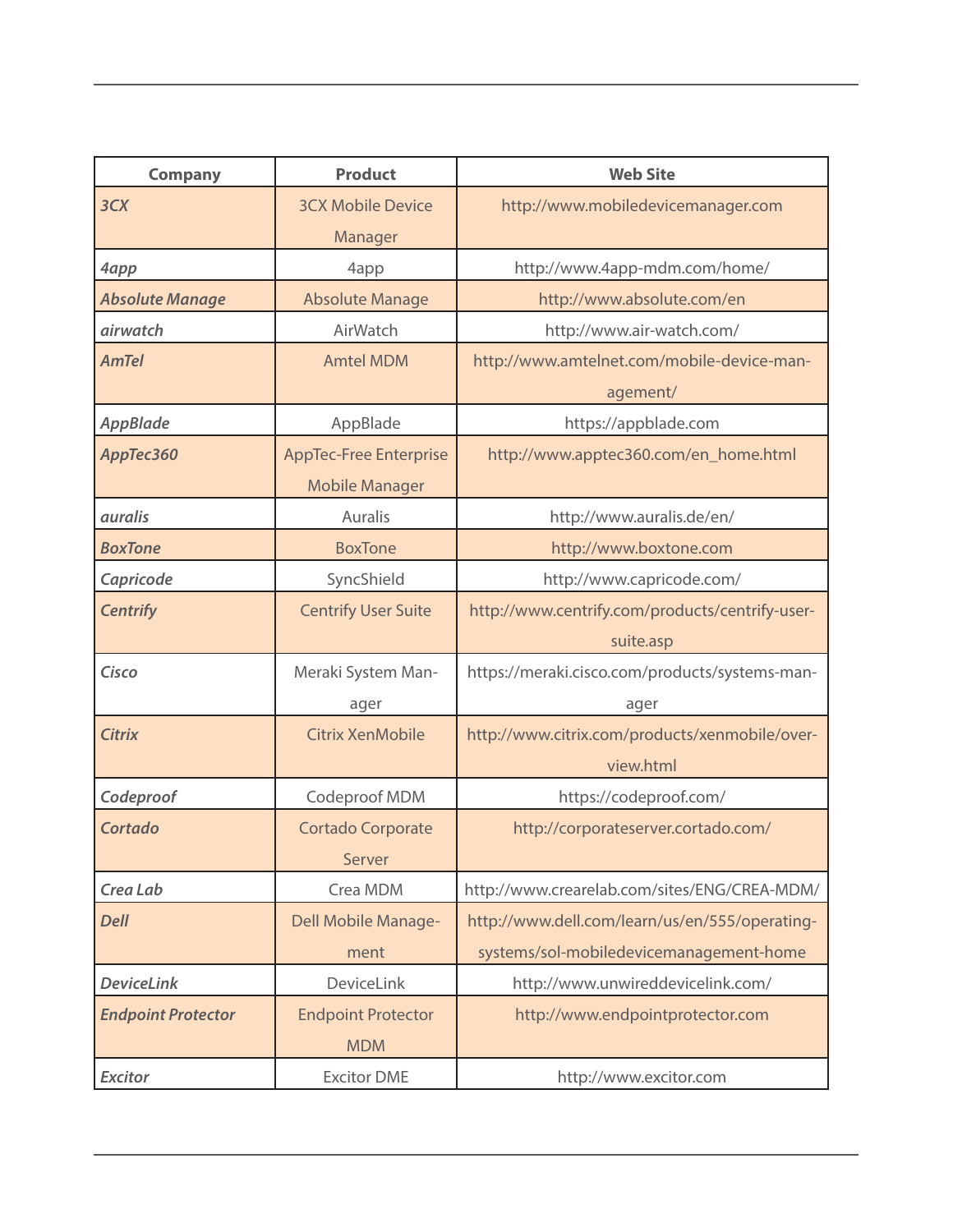| <b>Company</b>            | <b>Product</b>                | <b>Web Site</b>                                |
|---------------------------|-------------------------------|------------------------------------------------|
| <b>FancyFon</b>           | <b>FancyFon Mobility Cen-</b> | http://www.fancyfon.com                        |
|                           | ter (FAMOC)                   |                                                |
| <b>FileWave</b>           | FileWave                      | http://www.filewave.com/index.php/features/    |
|                           |                               | management-suite/mdm-mobile-device-manage-     |
|                           |                               | ment                                           |
| <b>Globo Group</b>        | <b>Notify MDM</b>             | http://www.notifycorp.com/products/notifymdm/  |
|                           |                               | overview                                       |
| Good                      | Good for Enterprise           | http://www1.good.com/secure-mobility-solution/ |
|                           |                               | mobile-device-management.html                  |
| <b>IBM</b>                | Fiberlink MaaS360, IBM        | http://www.maas360.com, http://www-03.ibm.     |
|                           | <b>Endpoint Manager for</b>   | com/software/products/en/ibmendpmanaformo-     |
|                           | <b>Mobile Devices</b>         | bidevi/                                        |
| iboss Security            | MobileEther MDM               | http://iboss.com/ibwf_wf_byod.html             |
| <b>JanFSoftware</b>       | <b>Casper Suite</b>           | http://www.jamfsoftware.com/software           |
| <b>LANDesk</b>            | <b>LANDesk Mobility</b>       | http://www.landesk.com/products/mobility-      |
|                           | Manager                       | manager/                                       |
| <b>Lightspeed Systems</b> | <b>Lightspeed Systems</b>     | http://www.lightspeedsystems.com/products/     |
|                           | <b>Mobile Manager</b>         | mobile-manager/                                |
| <b>Lyceum Solutions</b>   | AppTrack                      | http://www.lyceumsolutions.com/                |
| <b>McAfee</b>             | <b>McAfee EMM</b>             | http://www.mdafee.com/us/products/enterprise-  |
|                           |                               | mobility-management.aspx                       |
| <b>ManageEngine</b>       | ManageEngine Desk-            | http://www.manageengine.com/mobile-device-     |
|                           | top central                   | management.html                                |
| <b>Mformation</b>         | <b>Mformation Enterprise</b>  | http://www.mformation.com/solutions/enter-     |
|                           | <b>Mobility Manager</b>       | prise-mobility-manager/#.Up4TGsPnapo           |
| midpoints                 | midpoints mobile.             | http://midpoints.de/en-home                    |
|                           | profiler                      |                                                |
| <b>MobileIron</b>         | Mobilelron                    | http://www.mobileiron.com/                     |
| nuVizz                    | nuVizz enterprise MDM         | http://nuvizz.com/solutions/mobile-device-man- |
|                           |                               | agement/index.html                             |
| <b>Optimal Biz</b>        | <b>Optimal Biz for Mobile</b> | http://en.optim.co.jp/products-detail/top/138  |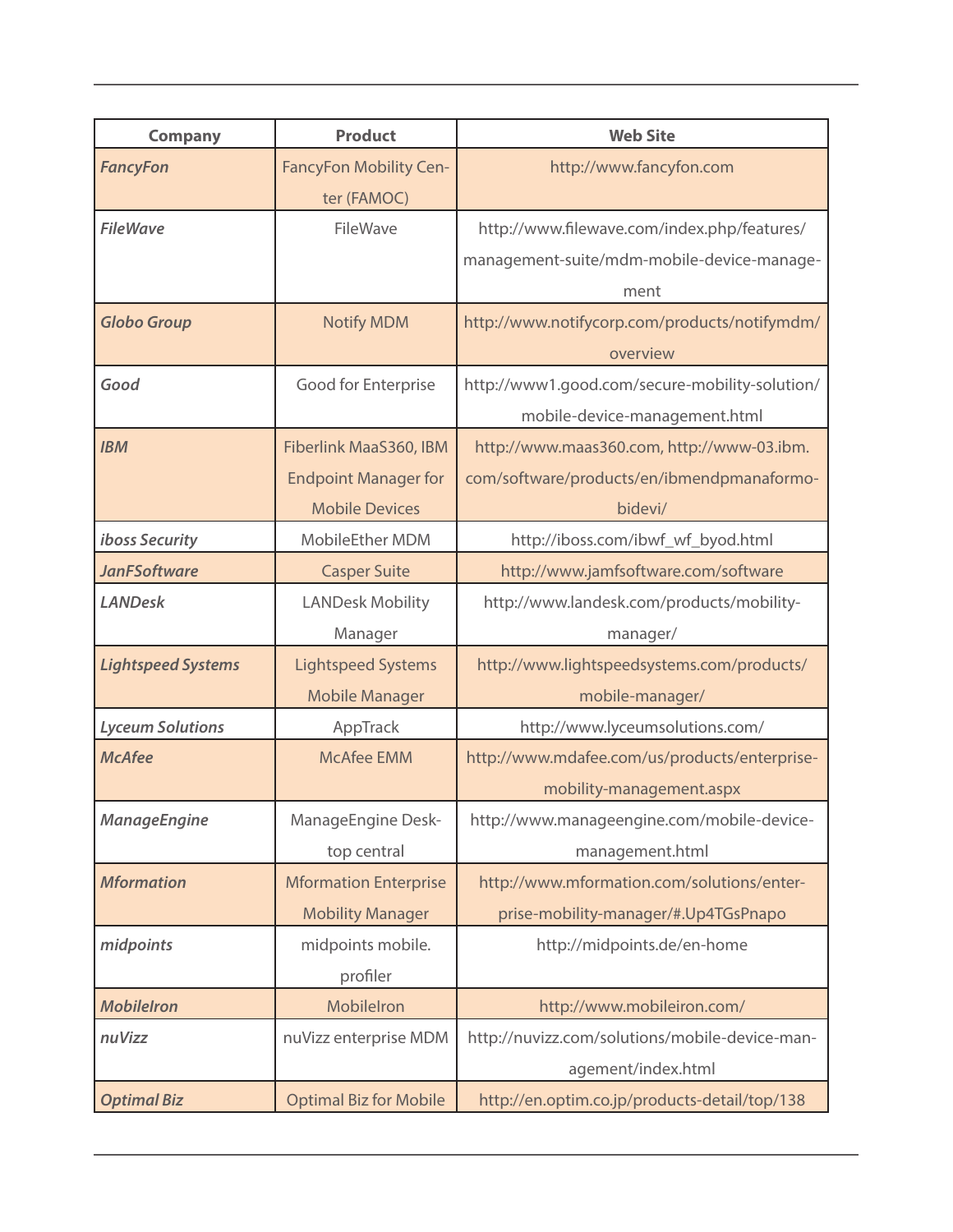| <b>Company</b>     | <b>Product</b>             | <b>Web Site</b>                              |
|--------------------|----------------------------|----------------------------------------------|
| Pradeo             | CheckMyApps                | http://www.pradeo.net/en/solutions/check-my- |
|                    |                            | apps                                         |
| <b>ProMDM</b>      | ProMDM                     | http://promdm.com/                           |
| PushManager        | PushManager                | http://www.pushmanager.com/mobiledevice-     |
|                    |                            | management/en                                |
| <b>Relution</b>    | <b>Relution Enterprise</b> | http://www.relution.io/en/products/mdm/      |
|                    | <b>MDM</b>                 |                                              |
| <b>Robot Cloud</b> | <b>Robot Cloud</b>         | http://robotcloud.net/                       |
| <b>SAP</b>         | Afaria                     | http://www.sap.com/pc/tech/mobile/software/  |
|                    |                            | solutions/device-management/overview.html    |
| Sophos             | Mobile Control             | http://www.sophos.com/en-us/products/mobile- |
|                    |                            | control.aspx                                 |
| <b>SOTI</b>        | <b>SOTI MobiControl</b>    | http://www.soti.net                          |
| <b>Symantec</b>    | Symantec Mobile Man-       | http://www.symantec.com/mobile-management    |
|                    | agement                    |                                              |
| <b>Tangoe</b>      | <b>Tangoe MDM</b>          | http://www.tangoe.com/solutions/MDM-over-    |
|                    |                            | view.aspx                                    |
| <b>Tower-One</b>   | Tarmac                     | http://tower-one.net/en/products.html        |

The second table offers another option for BYOD management. It provides a listing of companies that provide mobile device management as a service. No software purchase is required and the service provider takes on all tasks related to management of smartphones and tablets. A monthly fee is charged based on the number of devices managed.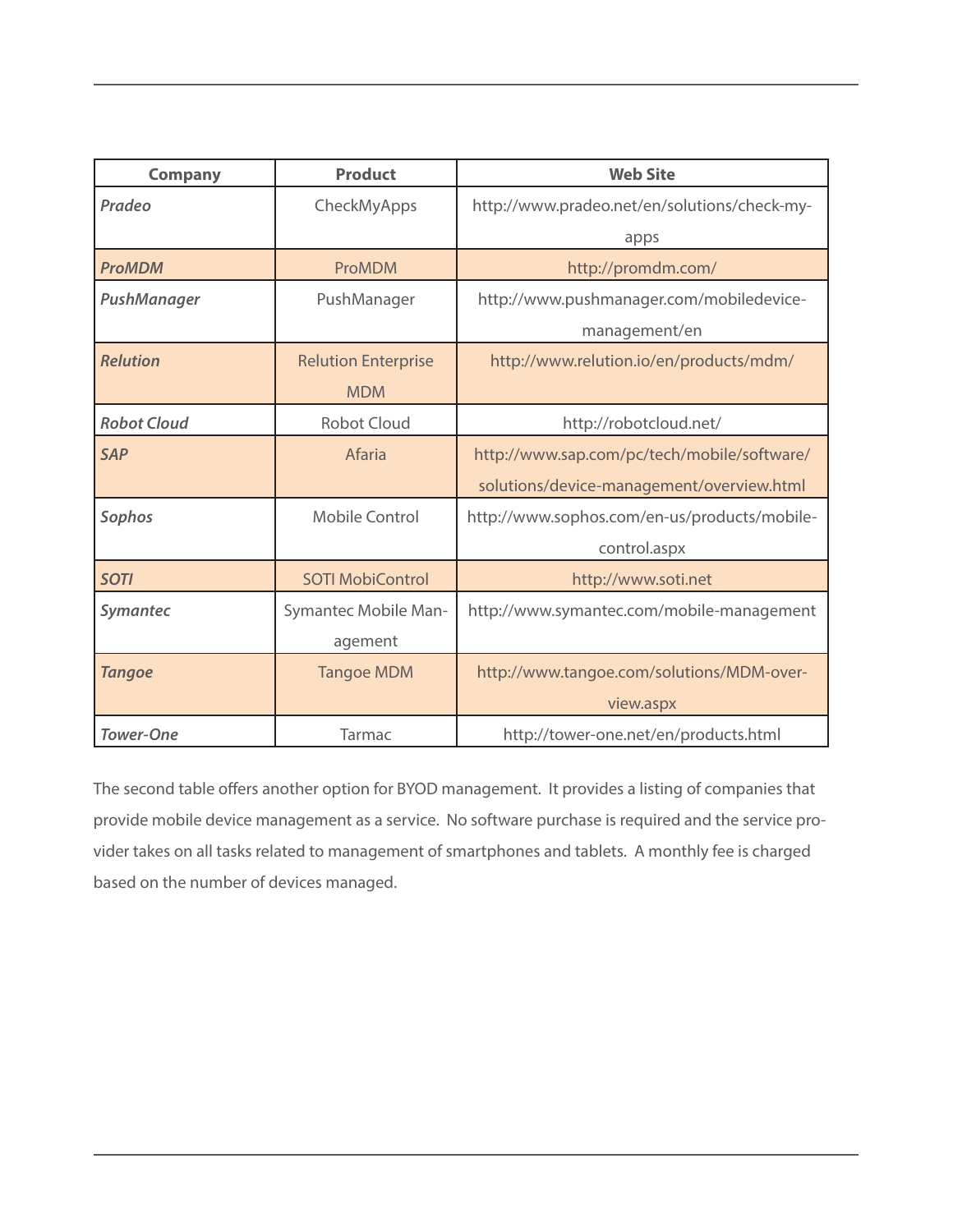| <b>Company</b>             | <b>Service</b>              | <b>Web Site</b>                                |
|----------------------------|-----------------------------|------------------------------------------------|
| AT&T                       | <b>Mobile Management</b>    | http://www.business.att.com/enterprise/Family/ |
|                            | <b>Services</b>             | mobility-services/mobile-management/           |
|                            |                             |                                                |
|                            |                             |                                                |
| <b>CompuCom</b>            | CompuCom MDM                | http://www.compucom.com/consulting/end-        |
|                            |                             | user-computing/mobile-device-management        |
| <b>Earthlink</b>           | <b>Earthlink MDM</b>        | http://www.earthlinkbusiness.com/itservices/   |
|                            |                             | mobile-devicemanagement                        |
| <b>IBM</b>                 | <b>IBM Hosted Mobile</b>    | http://www-935.ibm.com/services/us/en/it-ser-  |
|                            | <b>Device Security Man-</b> | vices/managed-security-services-cloud-comput-  |
|                            | agement                     | ing-hosted-mobile-device-security-management.  |
|                            |                             | html                                           |
| <b>Neoscope Technology</b> | Neoscope MDM                | http://www.neoscopetechnology.com/services/    |
| <b>Solutions</b>           |                             | mobile-device-management/                      |
| <b>NetWorks Group</b>      | NetWorks Group MDM          | http://www.networksgroup.com/managed-servic-   |
|                            |                             | es/mobile-device-management                    |
| <b>NexusIS</b>             | <b>NexusIS MDM</b>          | http://www.nexusis.com/solutions/enterprise-   |
|                            |                             | networking/mobility/                           |
| RMS Omega Technolo-        | RMS Omega Technolo-         | http://www.rmsomega.com/Managed-Services-      |
| gies                       | gies                        | Mobile-Device-IT-Management.php                |
| <b>SilverSky</b>           | <b>SilverSky MDM</b>        | https://www.silversky.com/knowledge-center/    |
|                            |                             | data-sheets/mobile-device-management           |
| T-Mobile                   | T-Mobile MDM                | https://business.t-mobile.com/corporate/solu-  |
|                            |                             | tions/mobile-device-management                 |
| <b>TusHAUS</b>             | <b>TusHAUS MDM</b>          | http://www.tushaus.com/Solutions/Managed-      |
|                            |                             | Solutions/Mobile-Device-Management             |